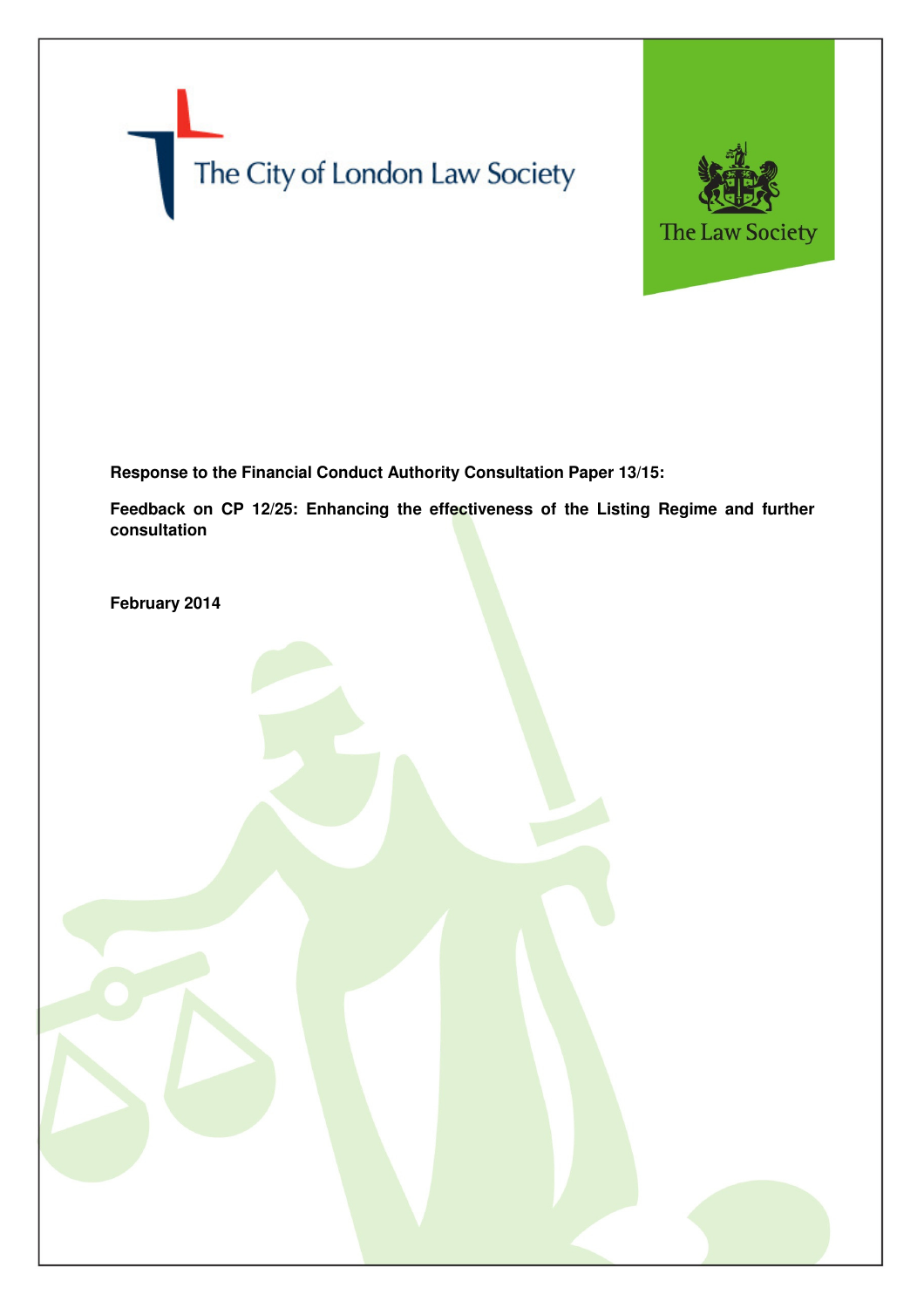## **Introduction**

This response has been prepared jointly by the Listing Rules Joint Working Party of the Company Law Committees of the Law Society of England and Wales and the City of London Law Society.

The Law Society of England and Wales is the representative body of over 120,000 solicitors in England and Wales. The Society negotiates on behalf of the profession and makes representations to regulators and Government in both the domestic and European arena. This response has been prepared on behalf of the Law Society by members of the Company Law Committee.

The City of London Law Society ("**CLLS"**) represents approximately 13,000 City lawyers through individual and corporate membership including some of the largest international law firms in the world. These law firms advise a variety of clients from multinational companies and financial institutions to Government departments, often in relation to complex, multi-jurisdictional legal issues. The CLLS responds to a variety of consultations on issues of importance to its members through its 17 specialist committees.

The Listing Rules Joint Working Party is made up of senior and specialist corporate lawyers from both the Law Society and the CLLS who have a particular focus on the Listing Rules (LR) and the UK Listing Regime.

We set out below our responses to the questions set out in Annex 3 of Consultation Paper 13/15 regarding the further consultation on proposed changes to the LRs (the "**Consultation Paper**").

### **Annex 3 Questions**

### **INDEPENDENT BUSINESS**

### **Definition of a controlling shareholder**

## Q1. **Do you agree with our proposed definition of a 'controlling shareholder' as described in CP 13/15?**

We have some comments on the proposed drafting of the definition of a *controlling* shareholder' and have identified a few issues which we suggest are addressed in the revised LRs or in supplemental guidance.

### One or more 'controlling shareholders'

In chapter 4 of the Consultation Paper, the FCA states its reasons for amending its definition of a 'controlling shareholder' as originally proposed in CP 12/25. In particular, the FCA proposes that a shareholder's 'associates' are relevant to the assessment of whether a controlling shareholder exists. Consequently, the FCA proposes that all associates' shareholdings should be aggregated to assess whether the total holding of shareholders meets or exceeds the threshold of 30% of voting rights in the company.

The draft definition of a 'controlling shareholder' in the Consultation Paper provides that a 'controlling shareholder' is a person who exercises or controls on their own, or together with *their* associates or together with persons with whom *they* are acting in concert, 30% or more of the voting rights in the company. In paragraph 4.7 of the Consultation Paper, the FCA states that, under the proposed definition, it would regard each party whose shareholdings contributed towards the calculation to be considered a '*controlling* shareholder in its own right. We assume that this means that, even though the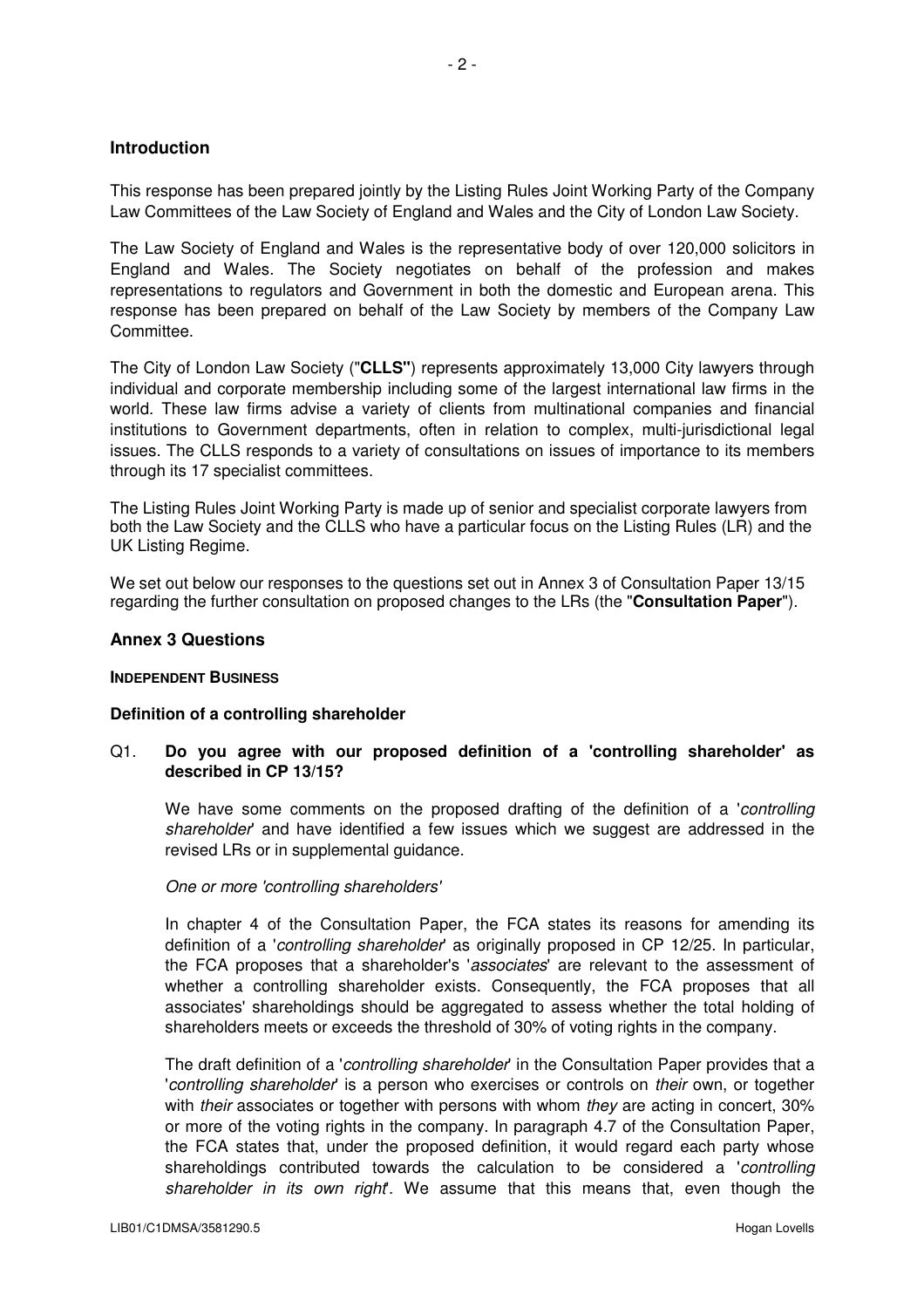relationship agreement which is triggered by the existence of the controlling shareholder would need to capture the associate, the associate would not itself be required to be treated as a controlling shareholder independently if it with its associates and concert parties would not satisfy the test. A controlling shareholder will not necessarily itself be an associate of its associates (Appendix 1 paragraph (D)(2) and (3) look "downwards" only).

It would be helpful if the FCA would confirm our understanding of the position, as summarised above.

### Who is an associate?

In addition to our comments above, we have a few additional comments in relation to the 'associate' limb of the controlling shareholder definition.

We note that the definition of 'associate' in Appendix 1  $(D)(4)$  (and in the Glossary) includes individuals (or any of their associates) who would be able to exercise or control the exercise of 30% or more of the voting interest of the controlling shareholder or a company in  $(D)(1),(2)$  or  $(3)$  of the definition. It is not clear why companies in the same position are not caught.

We also believe that the drafting in Appendix  $1(D)(4)(and$  in the Glossary) is too wide; in particular, we believe that the words "or may be able to" should be deleted, or replaced with the same formulation used elsewhere "or would, on the fulfilment of a condition or the occurrence of a contingency, be able to".

Furthermore, it is not clear how a company would investigate the associate relationships of its shareholders in order to enter into an agreement with the relevant parties (or comply with the continuing obligation in this respect) pursuant to LR 6.1.4BR and LR 9.2.2AR. For example, if shareholder A holds 20% of the voting rights in the listed company, and has a 32% holding in shareholder B, which in turn holds 16% in the listed company, shareholders A and B would together comprise a 'controlling shareholder' under the new LRs. However, whilst the listed company may be aware that its shares are being held by A and B, it may not be able to ascertain the relationship between A and B. We assume that the FCA does not expect issuers to devote material resource to investigating the relationships between shareholders. It would be helpful if the FCA could clarify what level of responsibility, if any, it places on issuers for unearthing controller shareholder groups where the existence of such a group is not apparent from the information supplied to the issuers. It is worth noting that the issuer cannot necessarily rely on information received pursuant to notices under section 793 of the Companies Act 2006, since a person is only deemed to be interested in shares in which a body corporate is interested if, inter alia, that person has the right to exercise or control the exercise of one third or more of the voting power at general meetings of the issuer (as opposed to 30% of the voting rights, which is the test under the controller shareholder definition).

## Acting in concert

We ask the FCA to reconsider providing guidance on what is meant by 'acting in concert' in the context of the controlling shareholder regime. In Chapter 4 of the Consultation Paper, the FCA notes that other industry guidance, for example, the Takeover Panel's guidance on persons who are presumed to be persons acting in concert with each other, should not be used when interpreting the Listing Rules. However, if the term is to be interpreted on a self-standing basis, there is a similar need for specific guidance on this concept to be included in the LRs, since otherwise market participants will not know what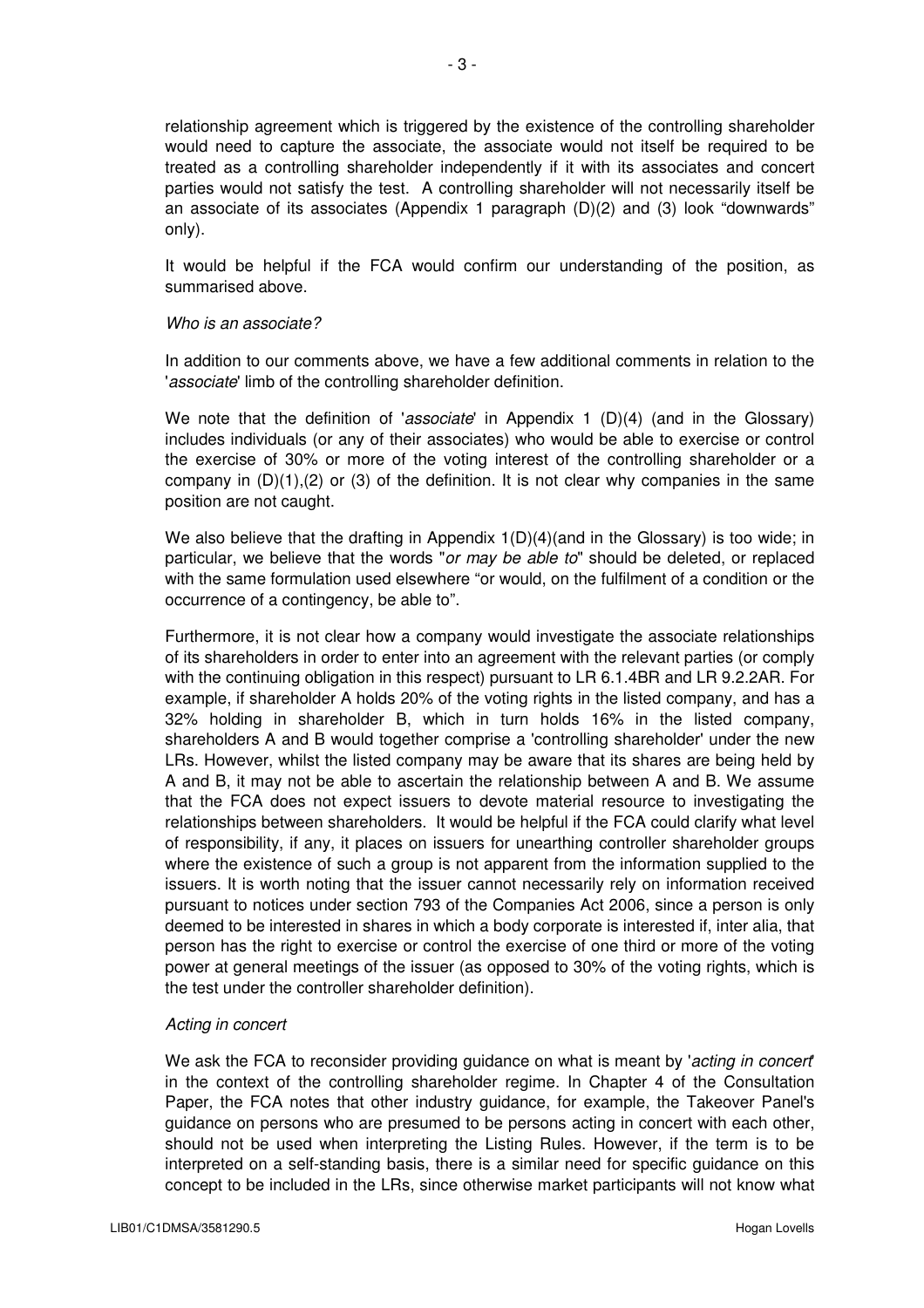is meant. In paragraph 4.3 of the Consultation Paper, the FCA notes that when assessing whether two parties are acting in concert, "an issuer should consider whether two (or more) entities are acting together to control the exercise of 30% or more of the votes on all or substantially all matters at general meetings of the company". It would be helpful if the FCA would incorporate this note into any further technical guidance on the term.

Additionally, we note that under LR 6.1.2AR(a), an investment manager or insurance company which holds, for example, 32% of a listed company will not normally be a controlling shareholder for the purpose of these rules. We assume that this is intended but please could the FCA confirm.

As a matter of drafting, we suggest that it would be clearer if the lead-in wording for LR 6.1.2AR(a) and (b) is "For the purposes of calculating the voting rights exercised or controlled by a person, the following voting rights are to be disregarded"…. In addition, we suggest that "*independently*" is omitted from LR 6.1.2AR(a). We do not understand what that qualifier means in relation to bare trustees and it is not necessary in relation to investment managers etc, as the requirement for independence is spelled out later in the clause.

In relation to LR 6.1.2AR(3), we further suggest that, as the conditions are supposed to apply to paragraph (b) (as is the case in the definition of substantial shareholder in LR 11.1.4AR), paragraphs (c) to (f) should instead be numbered (i) to (iv).

Additionally, please see our response to Q2 regarding the 'associate' limb of the controlling shareholder definition and our general comments at the end of this response in relation to the mandatory agreements.

## **Definition of an associate**

# Q2. **Do you agree with our proposal to amend the definition of an 'associate' as described in CP 13/15?**

Please see our response to Q1 above in relation to the 'associate' limb of the controlling shareholder definition.

In addition, we have some comments on the proposed drafting of the definition. Please could the FCA confirm what is meant by subparagraph  $(A)(4)(d)(ii)$  in Appendix 1, when it refers to an individual being able to hold or control 'at least 30% of the partnership'. The ability to hold or control voting interests is dealt with in subparagraph  $(A)(4)(d)(i)$  but it is unclear what is referred to as being held or controlled in subparagraph (ii).

Furthermore, we note a typo in subparagraph D(3) of Appendix 1 which should refer to "the type described in paragraph **C**(3)(a) or (b) of this definition".

Finally, we think it would be helpful if the numbering in the paragraph in the associate definition in the Glossary was the same as the numbering shown in in Appendix 1.

### **Enhanced oversight measures in LR11**

# Q3. **Do you agree with our proposals relating to the circumstances for imposition of the enhanced oversight measures (LR 11.1.1AR) and the consequences of their imposition (LR 11.1.1CR), as discussed in CP 13/15?**

We see the logic of the FCA's new proposals to impose additional measures where the company or the controlling shareholder does not comply with the relevant provisions set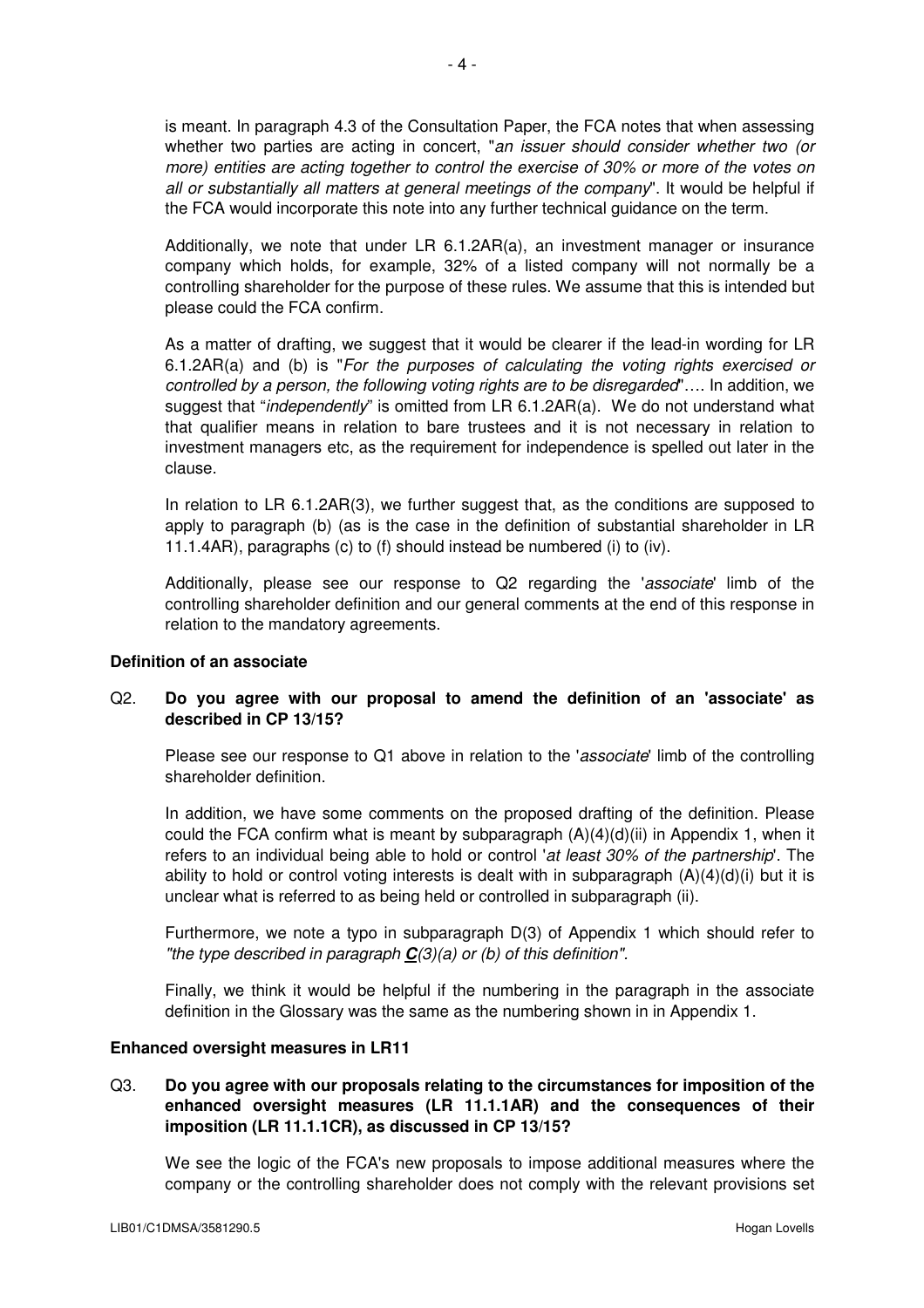out in LR 11.1.1AR. We suggest, however, that the majority of independent shareholders should have the power to give a general authority to the board of the issuer to approve ordinary course transactions and small transactions with the relevant controlling shareholder, rather than requiring the company to go through the administrative cost of calling a general meeting to approve each transaction.

As described in our general comments at the end of this response, we think that it should be possible for a company to enter into a transaction or relationship that would otherwise be in breach of the undertaking in LR6.1.4DR(1) if it is authorised in advance by the company's independent shareholders in accordance with LR 11 (whether or not required by LR 11 to be so approved).

Where premium listed companies need to amend existing agreements, or enter into new agreements, with controlling shareholders solely to comply with the new independence principles set out in LR 6.1.4DR, please could the FCA confirm that the amendment of, or entry into, an agreement with the controlling shareholder, merely for the purpose of compliance with this requirement, will not be treated as a related party transaction requiring shareholder approval. Clearly, if an agreement contains other terms which may constitute a related party transaction, the agreement will be subject to the provisions of LR 11.

## **Ordinary course transactions**

## Q4. **Do you agree with the proposed guidance in LR 11.1.1DG?**

Yes, subject to our comments in response to Q3.

### **Waiving the application of the enhanced oversight measures**

## Q5. **Do you agree with the guidance proposed in LR 11.1.1BG?**

Yes, however, we suggest that it would be clearer if the 'exemptions' as set out in LR 11.1.1BG and LR 11.1.1DG were combined in one provision to clarify that the FCA would consider modifying the enhanced oversight measures in respect of the concessions noted as available in LR 11.1.1 only in exceptional circumstances, whereas derogation from the measures in respect of ordinary course transactions would not be limited to exceptional circumstances.

### **Duration of enhanced oversight measures**

Q6. **Do you agree that the enhanced oversight by minority shareholders should continue to apply until a clean statement has been made in an annual report and the report does not contain a statement that an independent director disagrees with the board assessment (LR 11.1.1ER)?** 

Yes.

## **Transitional provisions**

Q7. **Do you agree with our proposals for transitional provisions for existing premium listed companies with controlling shareholders, as well as for premium listed companies that in due course 'acquire' a controlling shareholder (proposed LR TR 11, section 1 and LR 9.2.2BR(1))?**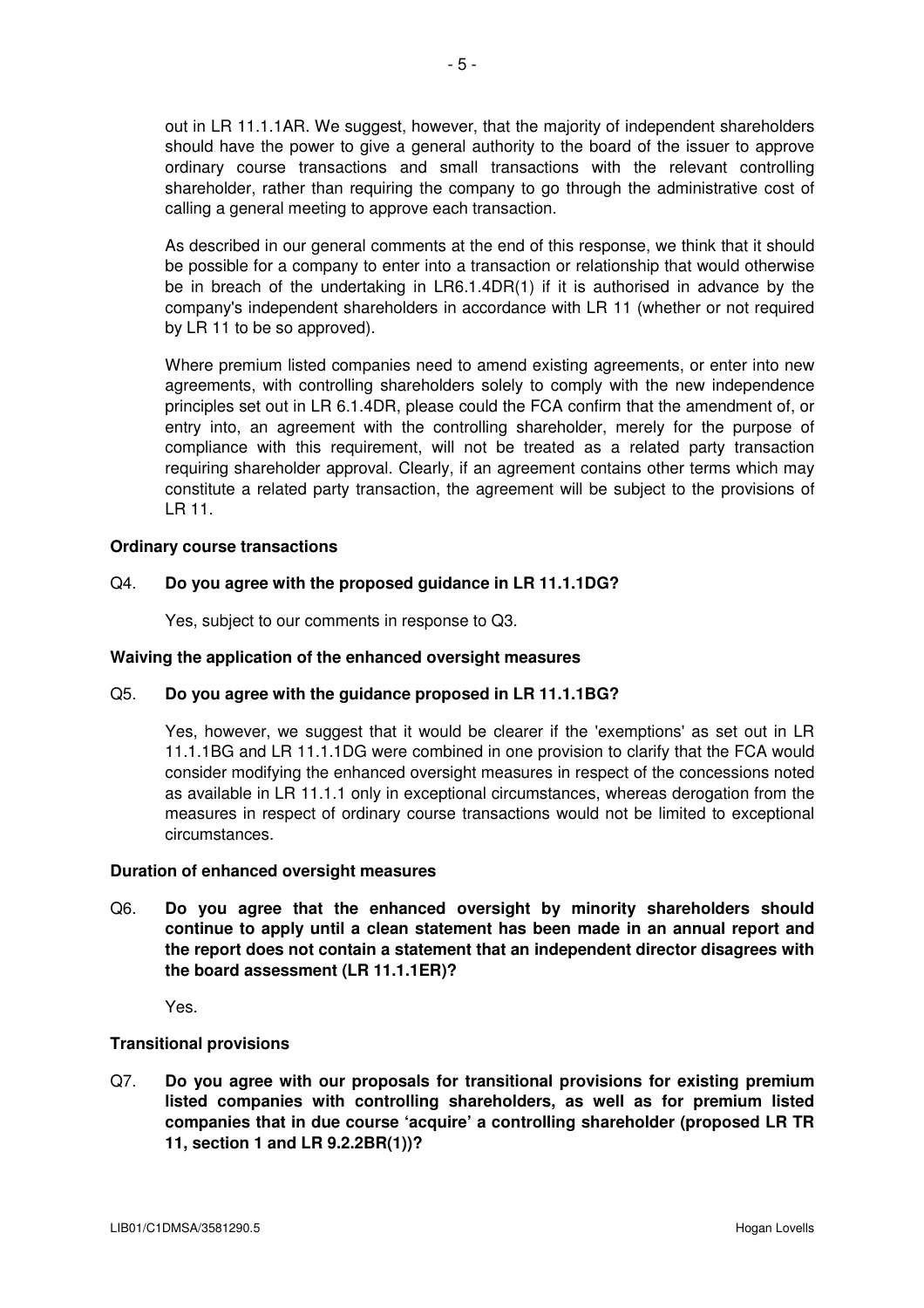We agree that there should be a transitional period for existing premium listed companies with controlling shareholders and those that acquire controlling shareholders. We suggest that issuers should be exempt from the new regime for the full six months, and consequently LR 9.2.2BR(1) and (2) should be amended to clarify that there is no 'breach' which needs to be 'rectified' within the transitional period by such issuers, as such issuers would be exempt from the provisions during this period.

We believe that a six month period should be sufficient, provided that there is no need for the undertakings which are required to be entered into to receive shareholder approval under LR 11 (as referred to in our answer to Q3 above).

Furthermore, the six month period in LR 9.2.2BR(1) should start from time when the listed company acquires knowledge of the fact that a person has become a controlling shareholder.

## **Annual report disclosure**

# Q8. **Do you agree with our proposals to impose an obligation to make a statement as reflected in draft LR 9.8.4R(14) and the associated notification obligation in draft LR 9.2.25R?**

Yes, although we suggest that the statement is given by reference to the company's awareness. In particular, we note that the company's awareness is referenced in LR 11.1.1AR(2) and consequently, we suggest that the disclosure in the annual report should also be limited to the company's awareness.

# Q9: **Do you agree with our proposals in draft LR 9.8.4AR requiring a statement to be included in an annual report where an independent director has declined to support the relevant statements of compliance made by the board and the associated notification obligation in draft LR 9.2.26R?**

 Yes, but it may merit further consideration as to whether the enhanced oversight measures should be triggered by a majority of independent directors on the board declining to support the relevant statements of compliance, rather than by only one independent director. If the dissent of only one independent director is sufficient, we query whether the issuer should have a right of an appeal to the FCA.

 Alternatively, we suggest that if only a minority of the independent directors considers that there is a breach, the matter should be put to the independent shareholders who would vote on whether the enhanced oversight measures should apply.

### **INDEPENDENT DIRECTORS**

## **Circulars in relation to election of independent directors**

Q10: **Do you agree with our proposal to require disclosure to be included in circulars relating to election of independent directors?** 

Yes, subject to our response to Q12 and Q13.

Q11: **Do you agree that our proposals in this area should be limited to commercial companies with a controlling shareholder or should they be applied to all premium listed commercial companies or all premium listed companies (regardless of whether there is a controlling shareholder or not)?**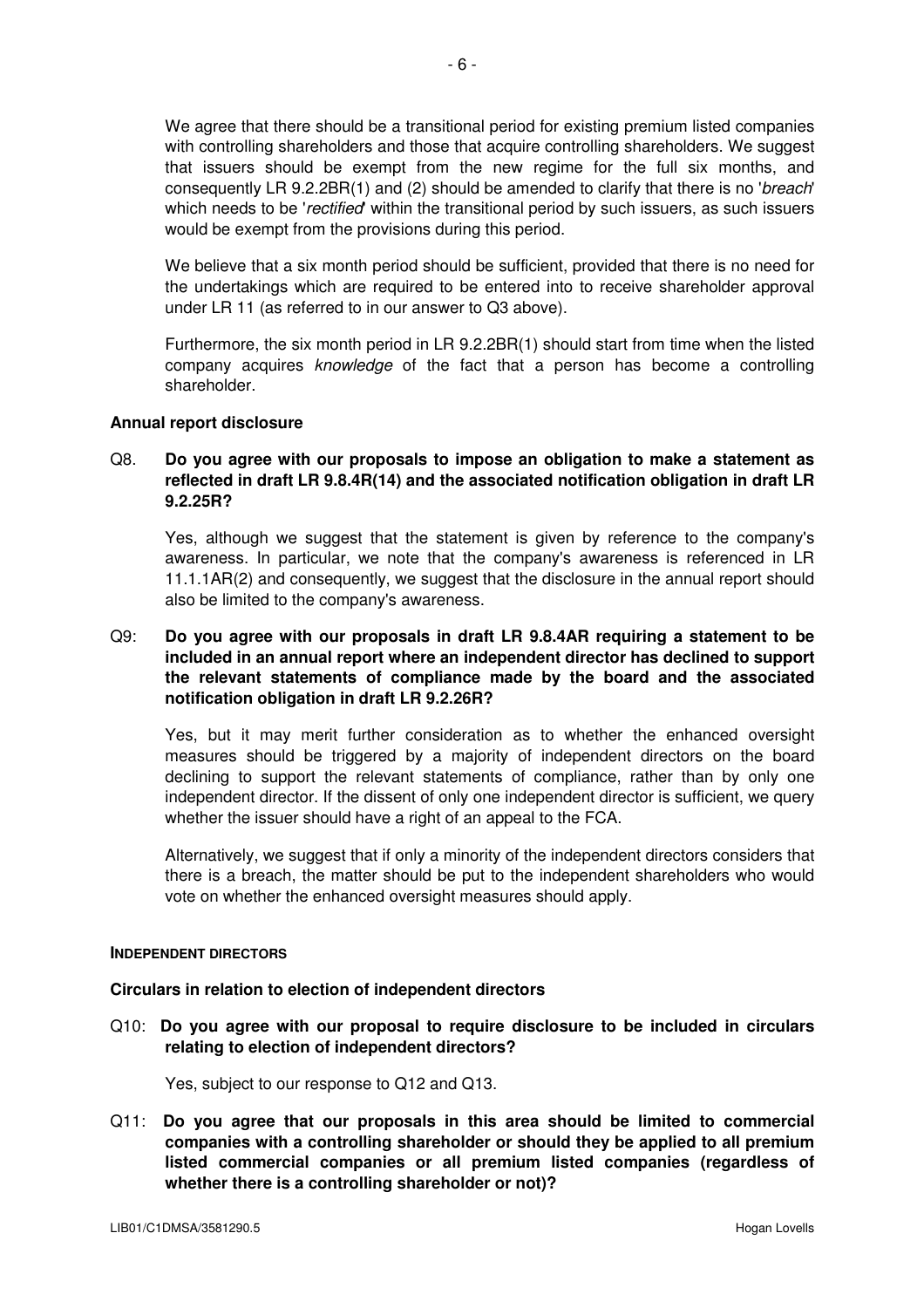We agree that the FCA's proposals in this area should be limited to premium listed commercial companies with a controlling shareholder. The proposals have been designed to provide independent shareholders with increased power to engage in the affairs of the company where there is a controlling shareholder. Consequently, the requirement for a dual voting process to empower the company's independent shareholders is not necessary where there is no controlling shareholder.

### **Individual disclosure requirements**

# Q12: **Do you agree with our proposal to include specific disclosure requirements as described above (LR 13.8.17R(i) and (ii))? Are there other requirements we should consider?**

 We agree with the principle behind requiring enhanced disclosure relating to the election of proposed independent directors, but we would welcome some guidance in relation to the new requirements. In particular, it would be helpful if the FCA clarified what constitutes a *'relationship'* that an independent director has or has had with the listed company, its directors or its controlling shareholder which must be disclosed under the new LRs. There is also no time limit in respect of past relationships or agreements. The current provision is very broad and may capture various situations which are unlikely to prejudice the independence of the director (for example, where the director entered into a customer contract with the listed company ten years ago) and which would, if included in a circular, result in unnecessary clutter.

 Furthermore, we assume that LR 13.8.17R is intended to apply to the election of new independent directors, rather than to the 're-election' of the independent directors at the annual general meeting, on the basis that LR 13.8.17R refers to the 'election' of directors whereas LR 9.2.2DR sets out the process for the 'election or re-election' of directors. It would make sense for the provision to apply to new directors only, rather than to repeat the same material for the annual re-election of a director, but it would be helpful if the FCA would confirm its position.

# **Transitional provisions (election of independent directors)**

# Q13: **Do you agree with our proposal for transitional provisions as set in draft sections 2 and 3 of LR TR11 and LR 9.2.2BR(2)?**

 Please see our response to Q7 above. In relation to all the transitional provisions set out in sections 2 and 3 of LR TR11 and LR 9.2.2BR(2), issuers should be allowed a period from [x 2014] up to and including the next general meeting of the listed company held after [x 2014 plus six months]. This allows sufficient time for issuers to comply with the new LRs in the event that they are implemented with immediate effect following the publication of the FCA's feedback statement to CP 13/15. We note that there is no specific transitional period in relation to the disclosure requirements set out in LR 13.8.17 and consequently, we suggest that the same transitional period should also apply to this provision.

We have some additional comments in relation to LR 9.2.2CG which provides that an existing independent director who is being proposed for re-election may remain in office until any resolution 'required' by LR 9.2.2ER has been voted on. First, LR 9.2.2ER provides that the listed company '**may** propose a further resolution to elect or re-elect the proposed independent director'. Consequently, we suggest that 'required' should be amended to 'permitted' in LR 9.2.2CG, unless the change suggested in the following paragraph is adopted.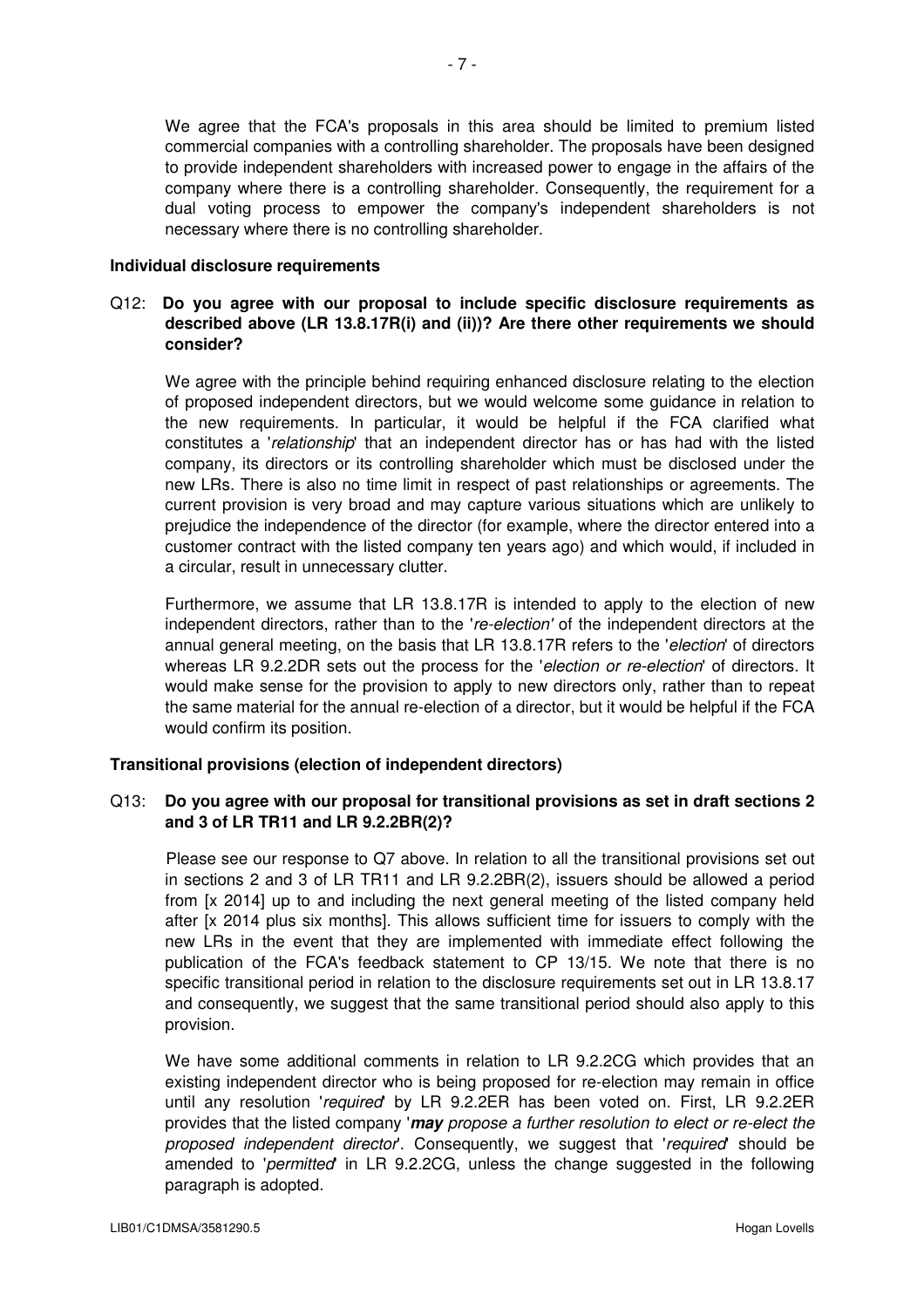There is nothing in the proposed drafting that requires a director who is permitted to remain in office under LR 9.2.2CG to cease to be a director if the resolution permitted under LR 9.2.2ER is not passed within a specified time. We do not think that it can be intended that such a director should be allowed to remain in office indefinitely (until the next AGM). Accordingly we suggest that, where a director is allowed to remain on the board following a defeat of one of the resolutions, there should be an appropriate deadline for the second resolution to approve the election of the director and that, if the resolution is not passed, the relevant director should vacate his office. The second vote would be resolved by a simple majority.

As a matter of drafting, the reference to the words "may provide for" in LR 9.2.2C be replaced with "*may allow*", as, otherwise, this suggests that the company's constitution must provide that an independent director should remain in office. Furthermore, in LR 9.2.2DR, we suggest that the words "by the shareholders" be inserted after "independent" director".

## **Shares in public hands**

### **Specific criteria for modification of the free float requirement**

# Q14: **Do you support our proposal to delete LR 6.1.20G and replace it with LR 6.1.20AG as described above?**

Yes.

In relation to LR  $6.1.19(4)(f)$ , as currently drafted, all shares held by a person that has agreed to a lock up period of longer than 180 calendar days would be excluded from the free float calculation. We believe that it would be more appropriate for only the shares which are subject to the lock up to be excluded.

Additionally, in LR 6.1.20B, it would be more accurate to substitute the words " $may$ disregard" with "may agree not to aggregate". We also suggest that the FCA should reconsider LR 6.1.20CG. In particular, we do not understand why the aggregate interest of the provider of the contract for difference is relevant to whether the holder of the financial instrument has an interest.

### **Application of certain provisions to the standard segment**

Q15: **Do you agree that the provisions that are being introduced for the premium segment as discussed above should also be introduced for shares listed on the standard segment (LR 14) and GDRs (LR 18), including consequential amendments to 'group' definition?**

Yes.

### **CONTINUING OBLIGATIONS**

**Transitional provisions for voting on matters relevant to premium listing** 

Q16: **Do you agree with our proposal to allow existing premium listed companies 2 years to bring themselves into compliance with LR 9.2.22R?** 

Yes.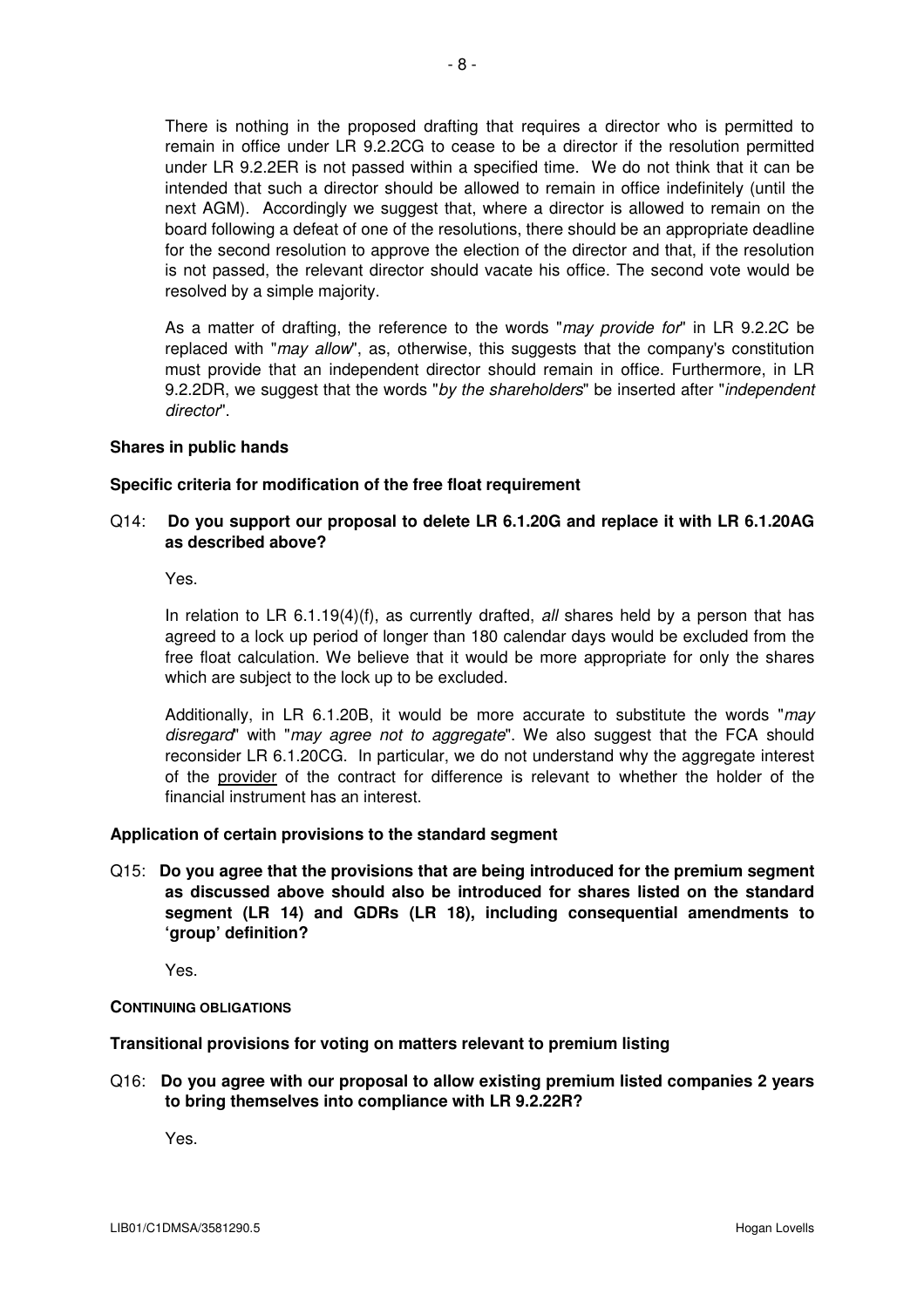Q17: **Do you agree with the transitional provisions as described in the Consultation Paper?** 

Yes.

### **Miscellaneous amendments to LR 9.8.4R**

Q18: **Do you agree with our proposal as explained in the Consultation Paper?** 

Yes.

### **Smaller related party transactions**

Q19: **Do you agree with our proposals for the treatment of smaller related party transactions as discussed in the Consultation Paper?** 

Yes.

### **THE LISTING PRINCIPLES**

### **Consequential changes to LR 7 and DEPP 6**

#### Q20: **Do you agree that the consequential changes described above are appropriate?**

 In relation to the assessment of whether the voting rights attaching to different classes of premium listed shares are proportionate for the purposes of Premium Listing Principle 4, it is unclear why LR 7.2.4G(2) requires the FCA to have regard to 'the extent of dispersion and relative liquidity of the classes'. It would be helpful if the FCA would explain why this factor would be relevant for its assessment.

### **CANCELLATION OF LISTING**

### **Q21: Do you agree with Option 1 or Option 2?**

We will leave market participants to comment on which of the proposed options is preferable.

#### **Q22: Have we set the 80% threshold in draft LR 5.2.11DR at the appropriate level?**

This level seems appropriate in our view.

In LRs  $5.2.10R(1)$  and  $5.2.11AR(1)$ , it is not clear why there is a reference to an offeror and a 'controlling shareholder who is an offeror'. It would be helpful if the FCA could explain the reason for making this distinction in its proposed amendments to the LRs.

### **General comments**

#### **LR 6.1.4 - Agreements with controlling shareholders**

We note that the FCA has finalised its policy position on certain of the LRs relating to the agreements which must be entered into with controlling shareholders, including LR 6.1.4DR which sets out the mandatory independence provisions to be included in the agreements. However, we have some additional comments which we ask the FCA to consider before it implements the final LRs.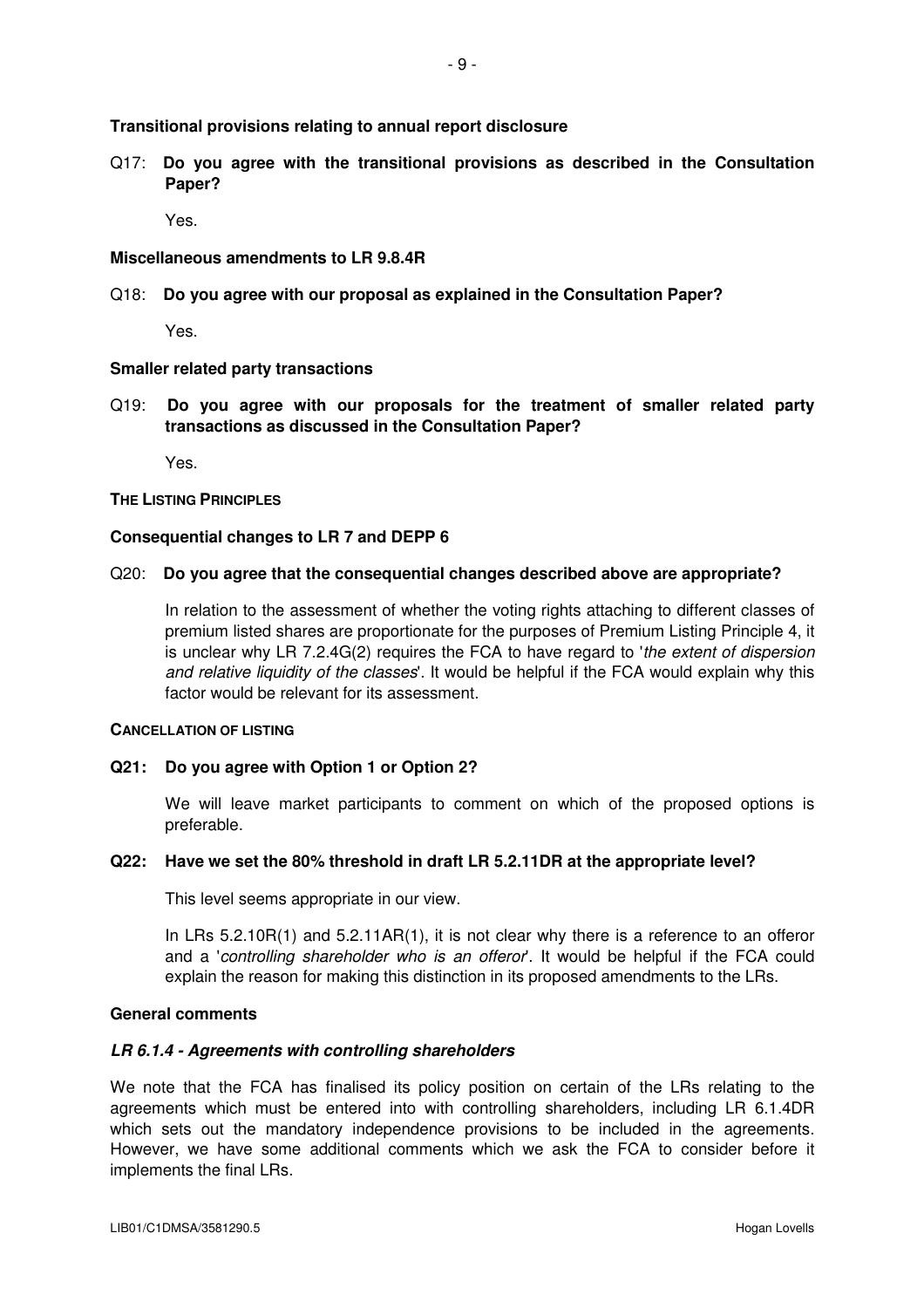## Reasonable certainty

In LR 6.1.4CG, the new applicant or existing premium listed issuer is not required to enter into a relationship agreement with each controlling shareholder if a controlling shareholder can with 'reasonable certainty' procure the compliance of another controlling shareholder with the terms of the relevant agreement. As a matter of drafting, it is not clear that the controlling shareholder who can fulfil the procuring requirement is the entity which enters into the relationship agreement with the issuer. Furthermore, the situation may arise where a controlling shareholder has a 32% interest in its associate, which in turn has a 2% interest in the relevant listed company. In this situation the controlling shareholder may not have the power to procure, the compliance of its associate with the terms of the relationship agreement but we query whether it makes sense to require such an associate to enter into a separate relationship agreement with the listed company. Would it not be appropriate for some de minimis exemption to be available, particularly as such an interest cannot on its own have any significant influence over the issuer. It may be best for the issuer to form a view as to who should be a party to the mandatory agreement, taking a purposive approach to the rules.

Furthermore, the independence provisions set out in LR 6.1.4DR relate to a controlling shareholder and/or its associates, but, as described above, a controlling shareholder may not be able to procure compliance by its associates. Another example of this is where a controlling shareholder has an associate which is its own shareholder. We assume that the intention is that, In this situation, the associate should enter into its own mandatory agreement as required by LR6.1.4CG, and consequently, the mandatory agreement of the 'first' controlling shareholder (and the independence undertakings contained in it) need not refer to that associate. It would be helpful if the FCA would confirm that this approach would be acceptable.

Additionally, it is not clear what is meant by 'reasonable certainty' and it would be helpful if the FCA could clarify this either in the rule or in supplemental guidance. Does this mean that the controlling shareholder must have the legal power to procure compliance or is something less stringent than this acceptable? One approach would be to require a controlling shareholder to 'take all reasonable steps' to procure the compliance by another controlling shareholder with the agreement, which is the same requirement required by LR  $11.1.7(4)(b)$  of related parties to ensure that their associates do not vote on the relevant resolution. If this approach is not considered to be stringent enough, an alternative approach would be to allow a controlling shareholder not to be party to the relationship agreement, provided that it is covered by an unqualified undertaking by another controlling shareholder to procure its compliance with the independence provisions and the issuer reasonably believes that the controlling shareholder should be able to procure compliance.

Additionally, in LR 6.1.4D(2) and (3), the references to "no controlling shareholder" should be to "the controlling shareholder". The reference to "no controlling shareholder" suggests that each controlling shareholder must undertake to control other controlling shareholders – there could potentially be two entirely unconnected controlling shareholders of the same issuer.

Furthermore, we suggest that the references to "a controlling shareholder" in LR6.1.4A(1) and (3) should be to "one or more controlling shareholders" rather than to "a controlling shareholder".

## Mandatory independence provisions

Whilst we agree with the principle of requiring mandatory independence provisions to be included in the agreement, it would be helpful if the FCA would provide some guidance on what situations are intended to be caught by the provisions. For example, it would be helpful if the FCA would provide guidance on: